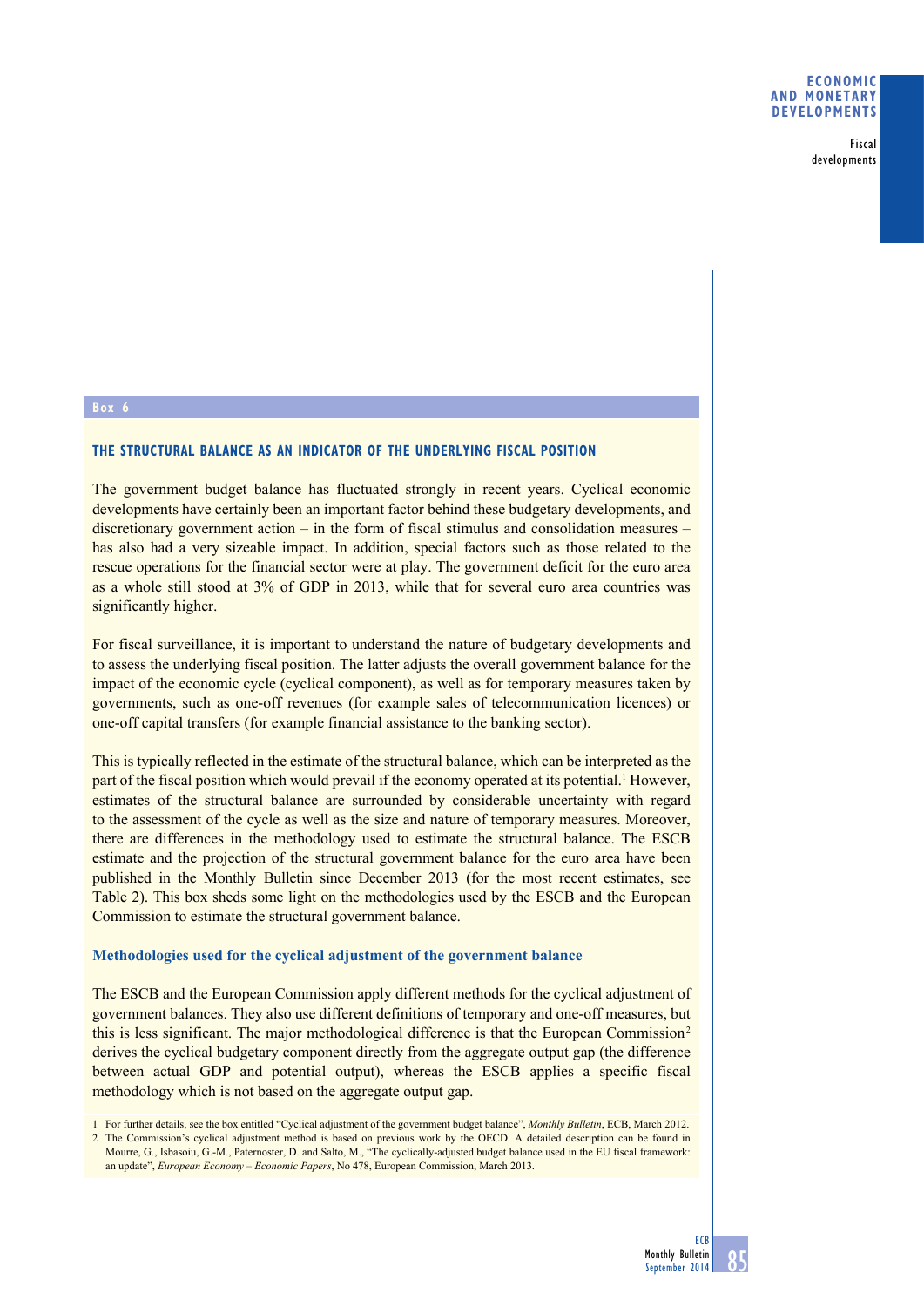The European Commission's methodology is based on the reaction of government expenditure and revenue to the deviation of aggregate output from its potential. The cyclical component of the budget balance is then calculated as the product of the output gap and a parameter reflecting the automatic reaction of the government balance to the size of the output gap. This parameter, called semi-elasticity, is country-specific and reflects the estimated elasticities of individual budget components with respect to the output gap as well as the size and structure of the public sector. Consequently, in the Commission's approach, the cyclical budget component tends to track the movement of the aggregate output gap closely. Thus, in the absence of temporary measures, the structural government balance is in sync with the unadjusted government balance when the economy is operating at potential.

The ESCB's specific fiscal methodology applies what is known as the "disaggregated approach".<sup>3</sup> The essence of this approach is that cyclical positions are estimated separately for the main macroeconomic tax and expenditure bases which determine the development of individual budget items, namely tax revenues and unemployment benefits; for taxes, mostly national account aggregates and their forecasts are used to approximate the size of the tax bases. For instance, private consumption expenditure is used as the underlying basis for taxes on consumption, and compensation of employees is applied as the basis for personal income taxes. In this way, the ESCB approach accounts for differences between the individual macroeconomic bases with regard to their cyclical development. The cyclical component of each budget item is then calculated on the basis of the deviation of the relevant macroeconomic aggregate from its trend, using a statistical filtering technique known as the Hodrick-Prescott (HP) filter, as well as the (estimated or calibrated) elasticity of the budget item to this aggregate. Adding up the cyclical components of all budget items then yields the overall cyclical component of the budget balance. The result of this calculation is compared with an alternative "aggregate" estimation of the cyclical component based on the deviation of GDP from its trend (also using the HP filter) and aggregate budget sensitivity. The difference between the two is typically referred to as the "composition effect". Expressed as an annual rate of change, this is a measure of the effect on the budget balance-to-GDP ratio caused by changes in the composition of real GDP compared to trend.

The main advantage of the ESCB approach is that it explicitly allows the identification of such composition effects. In the short run, composition effects emerge if the cyclical movement of a macroeconomic base differs from that of GDP. This reflects, inter alia, the fact that tax bases often react with a time lag to a change in the macroeconomic environment. Moreover, the ESCB approach accounts for a possible trend decoupling of tax and expenditure bases from overall GDP, for example due to a permanent shift in the composition of GDP growth. This is relevant because the cyclical position of underlying tax and expenditure bases may be quite different from the aggregate cyclical position. Looking only at the aggregate cyclical position could provide inadequate signals about the self-correcting part of the government budget balance.

<sup>3</sup> A detailed description of the disaggregated approach and applications can be found in Bouthevillain, C., Cour-Thimann, P., Van den Dool, G., Hernández de Cos, P., Langenus, G., Mohr, M., Momigliano, S. and Tujula, M., "Cyclically adjusted budget balances: an alternative approach", *Working Paper Series*, No 77, ECB, September 2001, and Kremer, J., Rodrigues Braz, C., Brosens, T., Langenus, G., Momigliano, S. and Spolander, M., "A disaggregated framework for the analysis of structural developments in public finances", *Working Paper Series*, No 579, ECB, January 2006.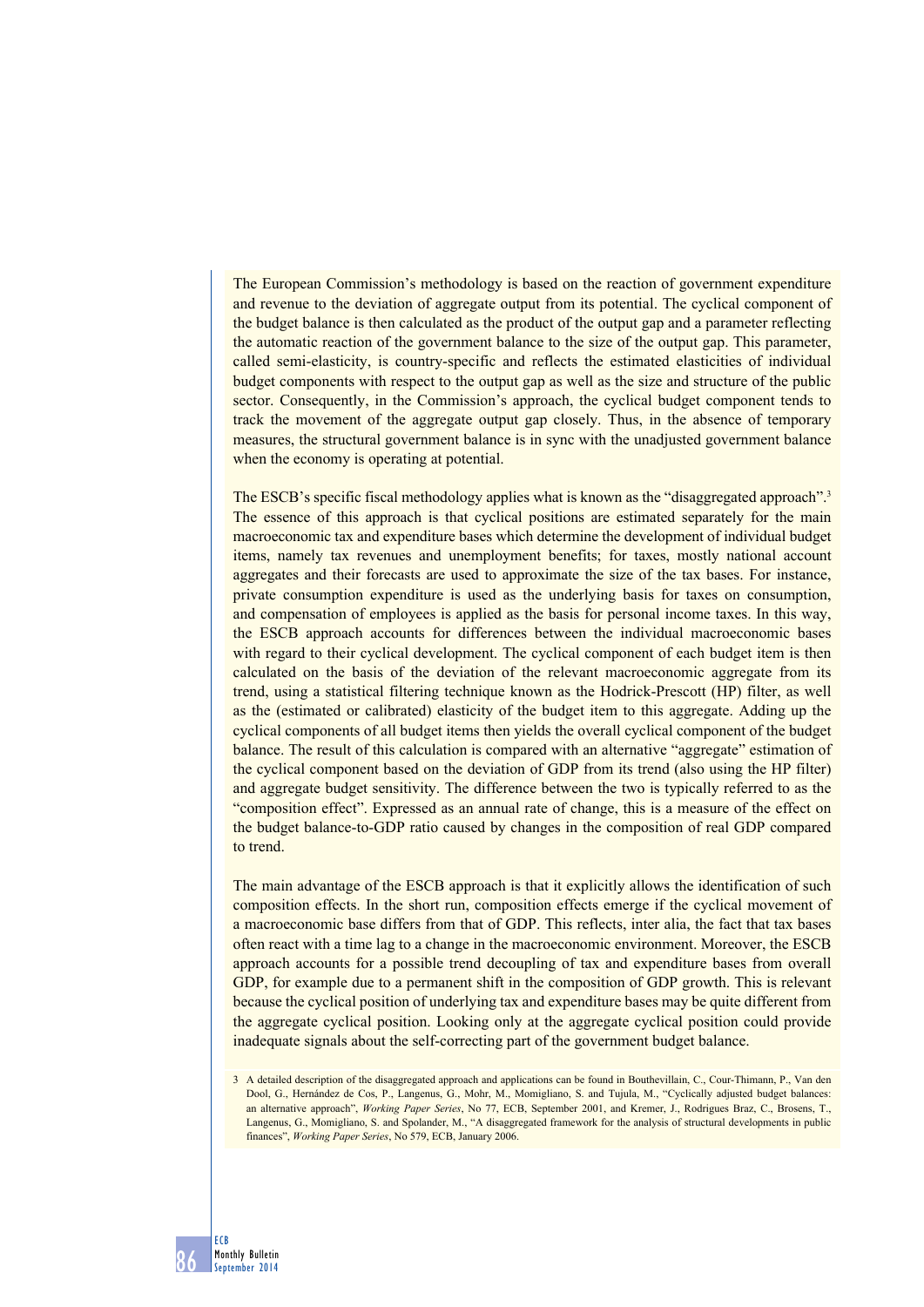## **Economic and monetary developments**

Fiscal developments

There are also methodological differences related to the assessment of the cyclical position. The European Commission estimates the aggregate output gap on the basis of the production function approach<sup>4</sup>. The main advantage of this approach is that it allows for a structural interpretation in terms of contributions of capital, labour and total factor productivity to GDP. However, it is typically only feasible for an aggregate estimate of the output gap, not for the disaggregated ESCB approach. The ESCB approach utilises the HP filter for calculating the cyclical positions of the underlying macroeconomic bases.<sup>5</sup> The advantage of this statistical approach, apart from feasibility considerations, is that it can be applied mechanically and is therefore transparent since the results are easily replicated. Moreover, it is symmetrical over the business cycle since positive and negative deviations from the trend offset each other over time. Nevertheless, one should bear in mind that estimates of the unobservable cyclical position – using either of the different methods – are always fraught with considerable uncertainty, which is also reflected in sizeable revisions of the estimates, even after an extended period of time.

## **Estimates of the structural balance**

In the chart, the estimates of the structural balance published by the ESCB and the European Commission are shown along with the corresponding figures for the (unadjusted) general government balance. Even though the measures used by the ESCB and the Commission show qualitatively similar amplitudes, their levels in many years differ markedly. This is particularly the case for 2009 and 2010, the years following the outbreak of the financial crisis. The steep decline in the aggregate output gap in 2009 was mainly due to the decline in components with a weak effect on tax revenues, in

particular private investment, while the tax bases of the main revenue items, such as compensation of employees and private consumption, reacted much less sharply, and with a time lag, to the sudden drop in GDP. Consequently, in the disaggregated approach, the worsening of the fiscal position is interpreted only to a lesser extent as being cyclical and to a greater extent as being due to structural changes in the Member States.

This raises the question of what factors are behind the strong structural budgetary deterioration in the ESCB disaggregated framework in 2009. A large part of the answer lies in the fiscal stimulus measures which were adopted in most euro area countries in response to the global financial crisis. Moreover, the bursting of the real estate bubble led to significant revenue shortfalls, which are interpreted as being structural because they are not expected to be recovered even after a full closure of the output gap. Consequently, in these

**comparison of the general government budget balance and estimates of the structural balance for the euro area** (percentage of GDP)



Sources: ECB, European Commission and Eurostat. Note: The values for the general government budget balance in 2014 and 2015 are ECB staff projections which can be found in Table 2.

4 This approach is explained in greater detail in D'Auria, F., Denis, C., Havik, K., McMorrow, K., Planas, C., Raciborski, R., Röger, W. and Rossi, A., "The production function methodology for calculating potential growth rates and output gaps", *European Economy – Economic Papers*, No 420, European Commission, July 2010.

5 The application of the HP filter involves selecting a smoothing parameter λ, which imposes a trade-off between the smoothness of the trend and its fit to the actual data. The ESCB estimates are based on a choice of  $\lambda$ =30.